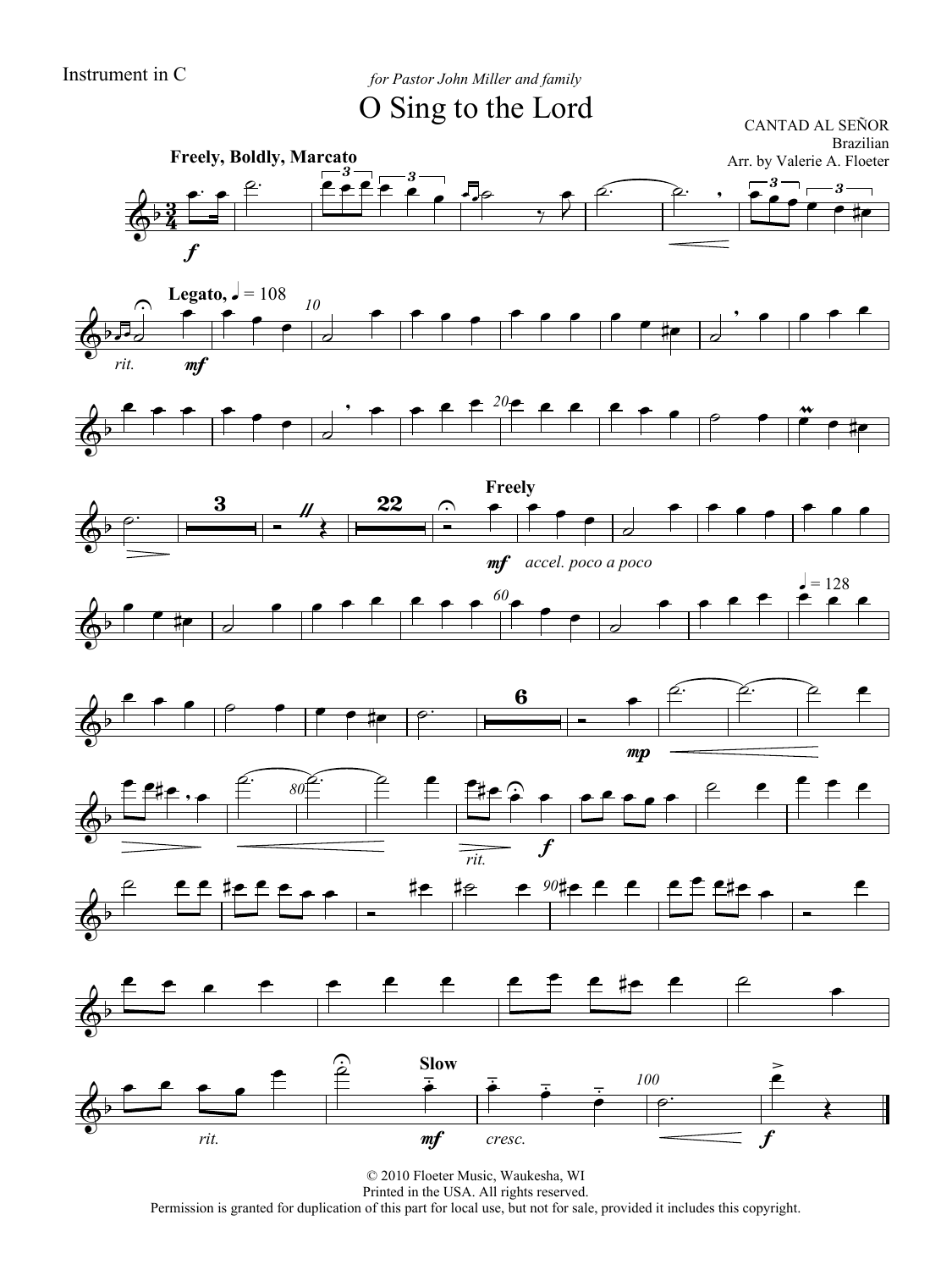

Instrument in C From Depths of Woe I Cry to You



AUS TIEFER NOT

















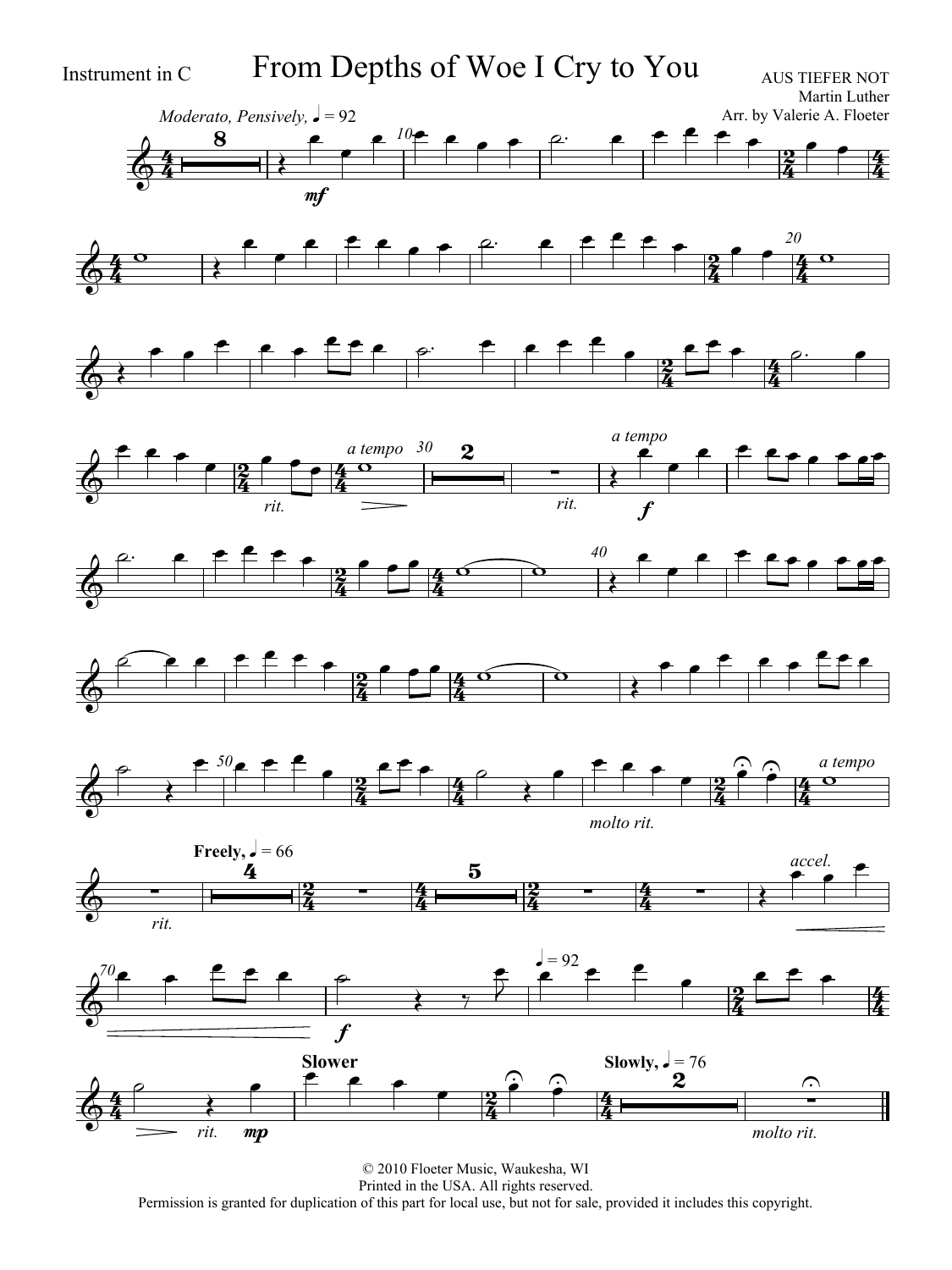Instrument in C God's Own Child, I Gladly Say It

Johann Caspar Bachofen Arr. by Valerie A. Floeter

















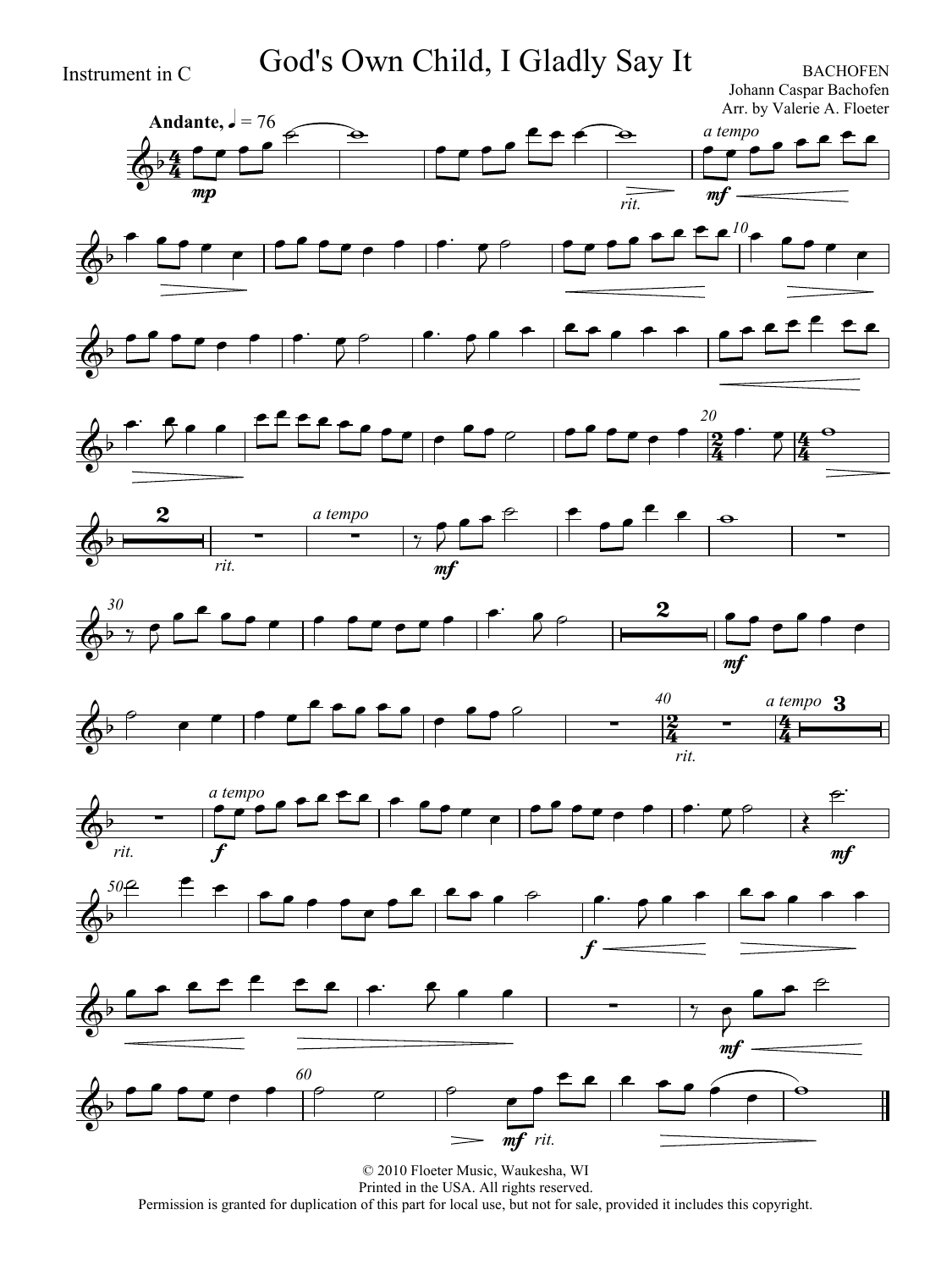## I Love to Tell the Story

Instrument in C

**HANKEY** William G. Fischer Arr. by Valerie A. Floeter

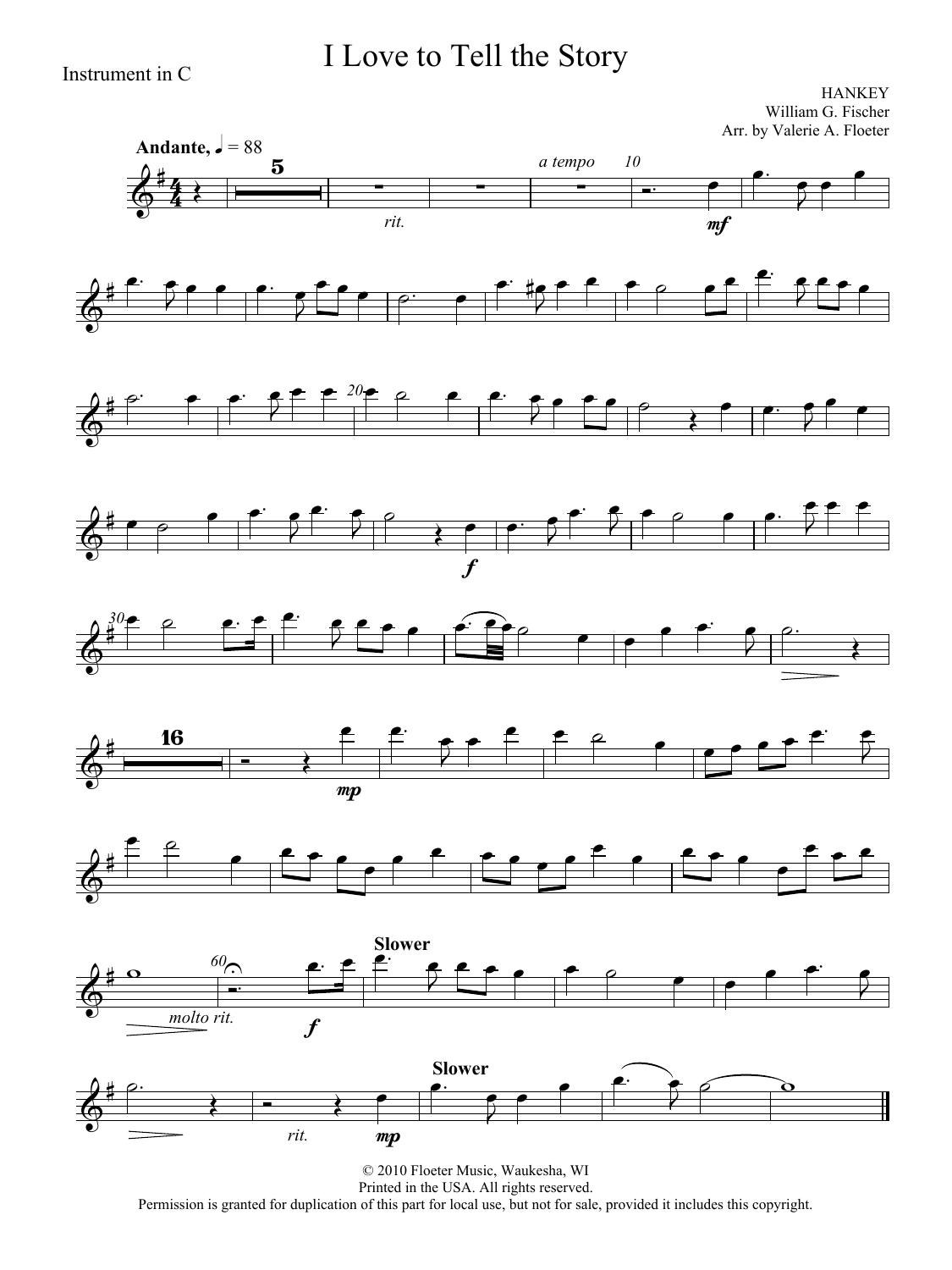Lord Jesus Christ, You Have Prepared

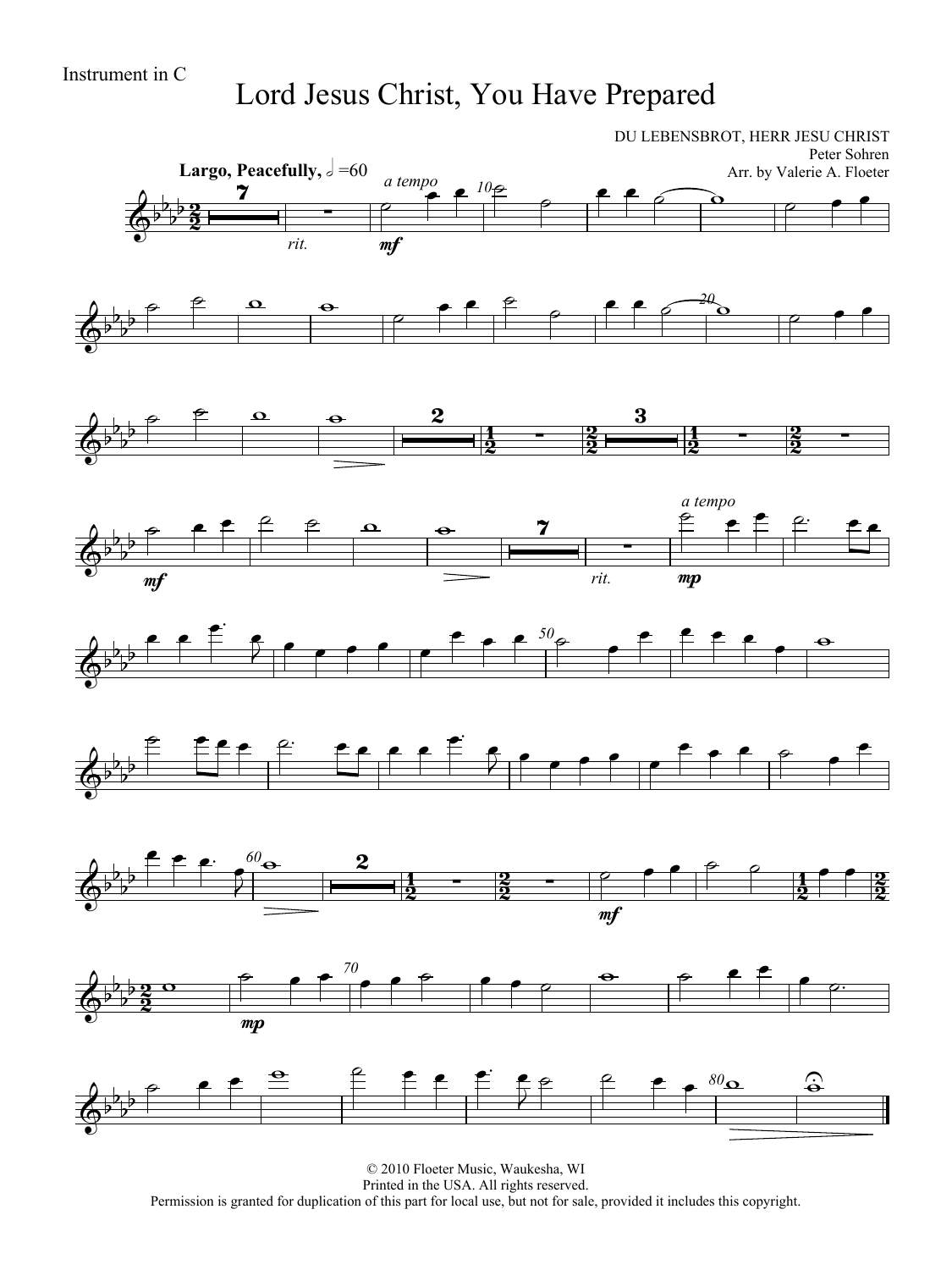# Instrument in C<br>
Once in Royal David's City

IRBY Henry J. Gauntlett



© 2010 Floeter Music, Waukesha, WI Printed in the USA. All rights reserved. Permission is granted for duplication of this part for local use, but not for sale, provided it includes this copyright.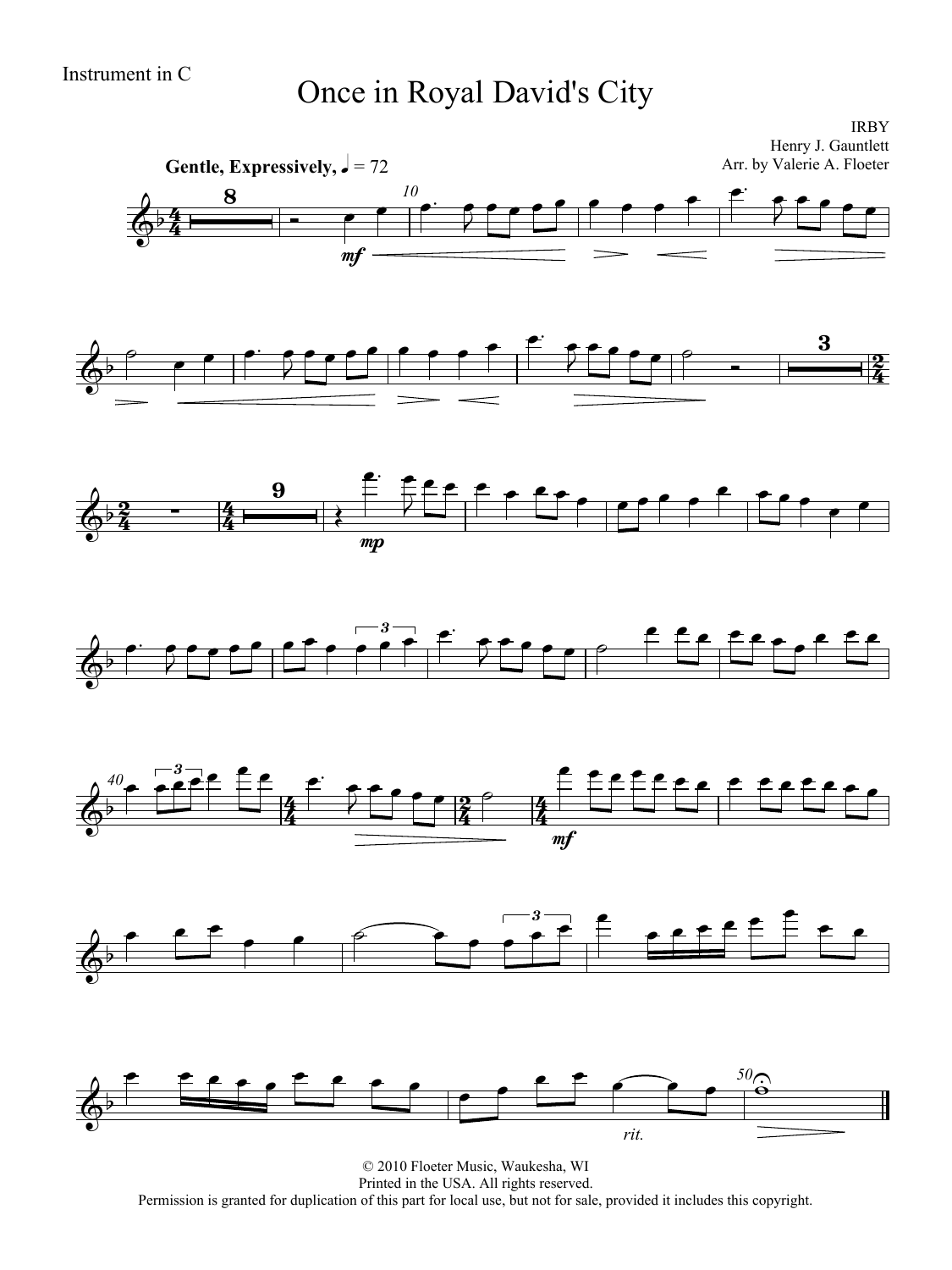### Savior of the Nations, Come



© 2010 Floeter Music, Waukesha, WI Printed in the USA. All rights reserved. Permission is granted for duplication of this part for local use, but not for sale, provided it includes this copyright.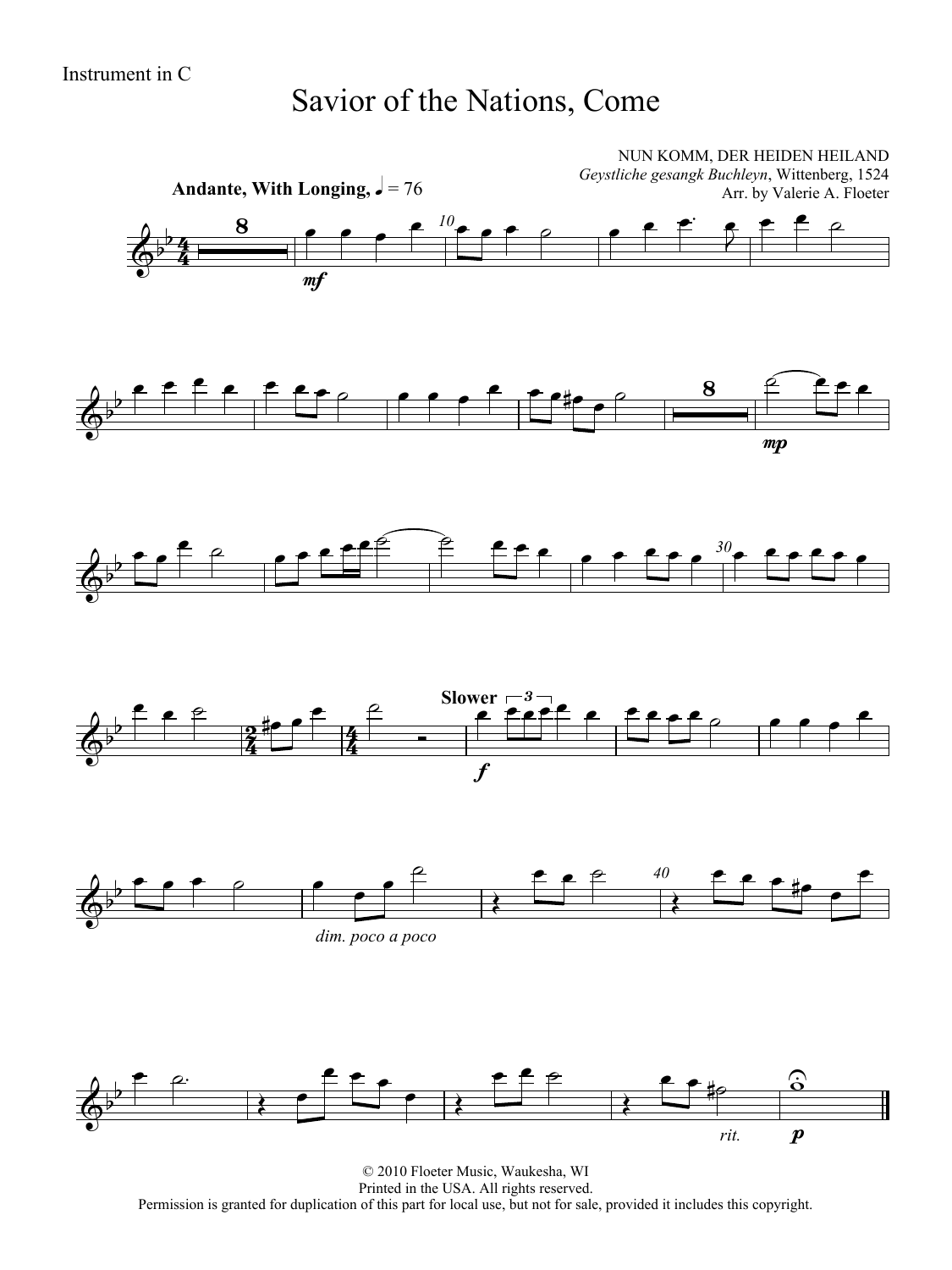## Instrument in C Stricken, Smitten, and Afflicted

O MEIN JESU, ICH MUSS STERBEN *Geistliche Volkslieder*, Paderborn, 1850 Arr. by Valerie A. Floeter

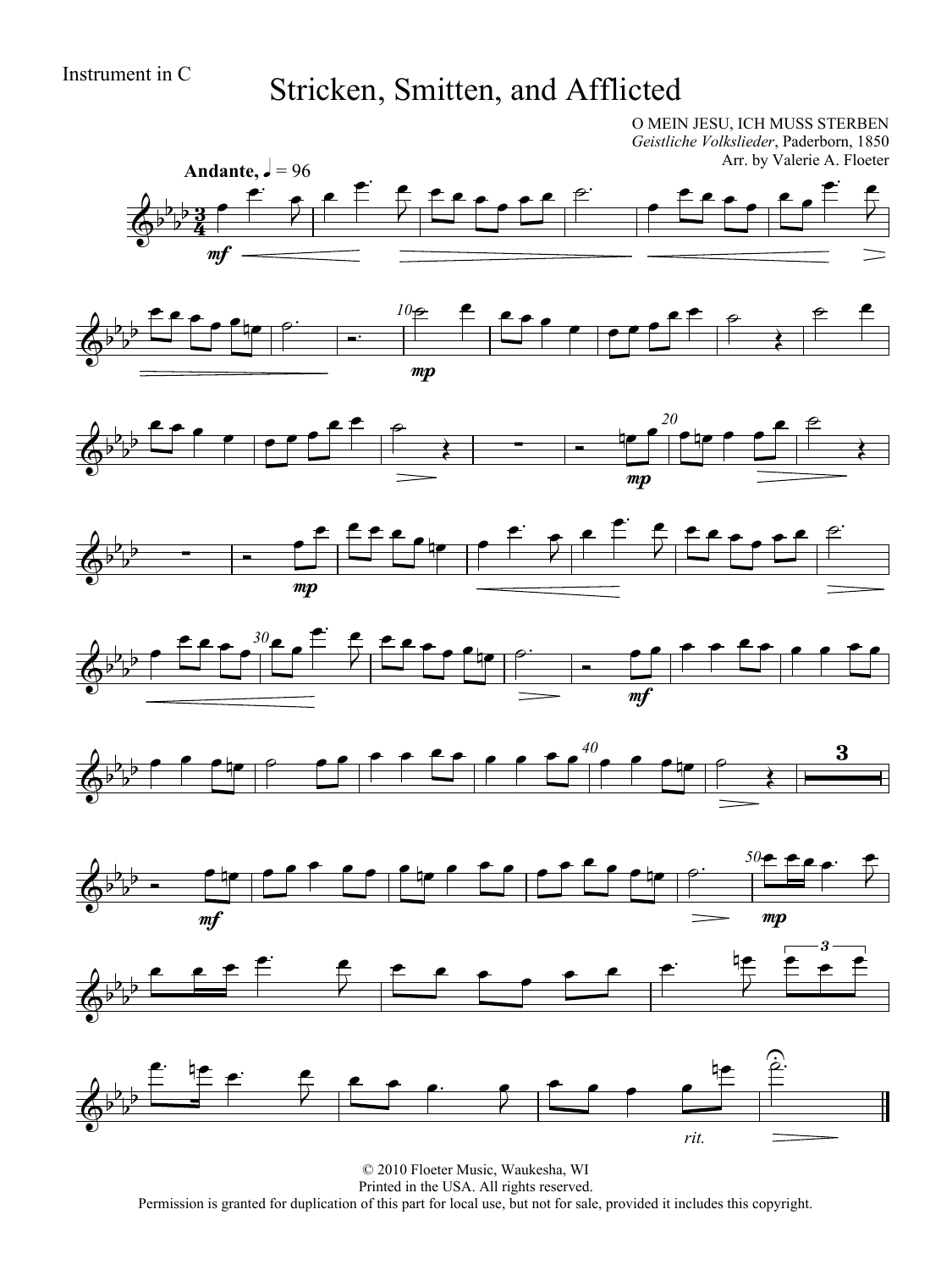## May God the Father of Our Lord

TALLIS' CANON Thomas Tallis Arr. by Valerie A. Floeter